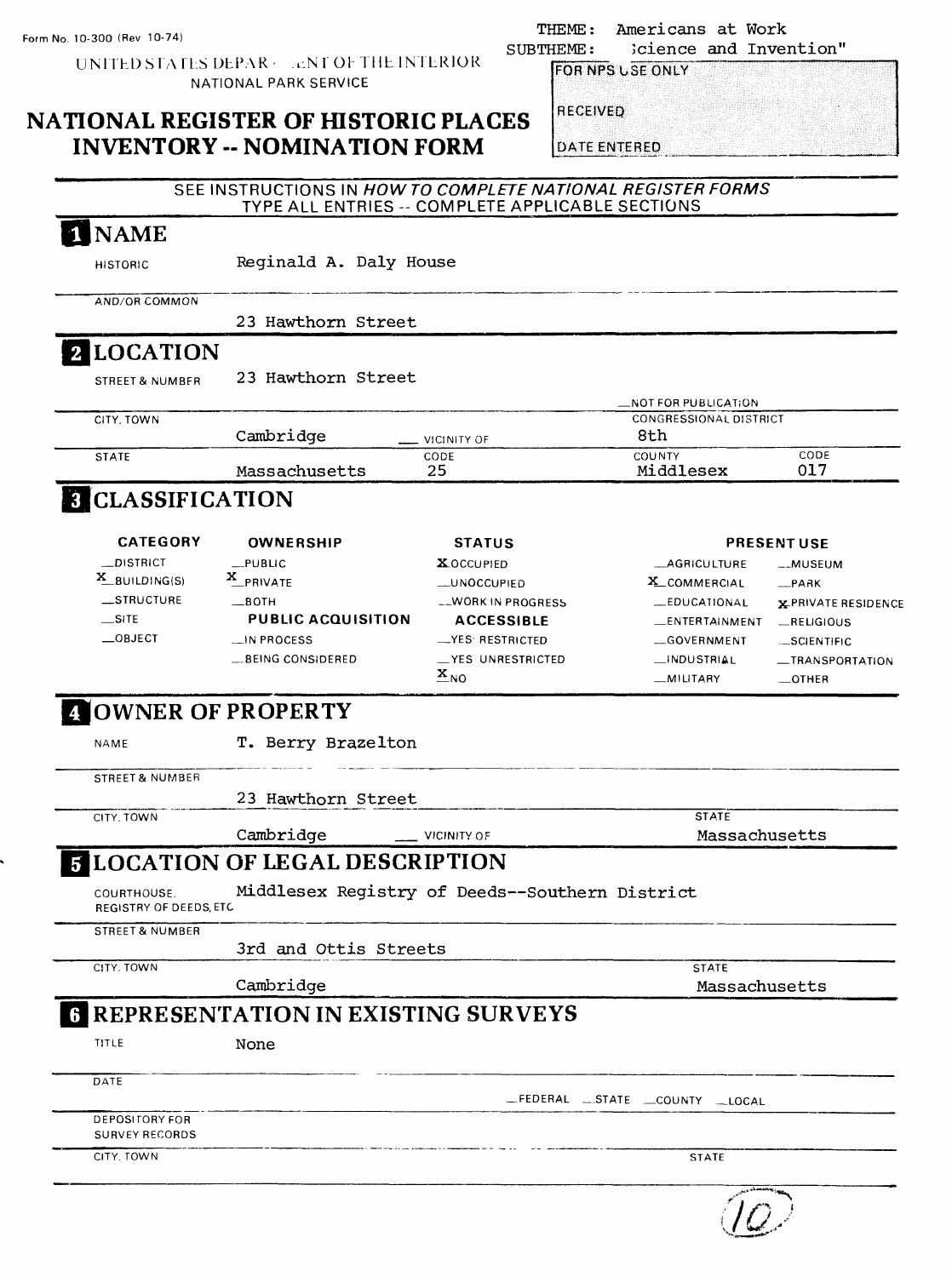## **DESCRIPTION**

#### **CONDITION .^EXCELLENT —DETERIORATED \_GOOD \_RUINS** \_FAIR (restored) \_UNEXPOSED **CHECK ONE \_UNALTERED**  $X$ ALTERED (minor) **CHECK ONE X\_\_ORIGINALSITE \_MOVED DATE\_**

DESCRIBE THE PRESENT AND ORIGINAL (IF KNOWN) PHYSICAL APPEARANCE

The Reginald A. Daly House on Hawthorn Street in Cambridge, Massachusetts, is a two story frame structure. The date of construction and the builder are unknown. The irregular mass and the asymmetrical arrangement of the dormers, porches, bays, and windows indicate that it is of the Queen Anne style and was probably built during the 1880's or 1890's. The use of shingled walls above with clapboards on the first story classifies the building as a vernacular example of what the authoris of the Cambridge Historical Commission's study of Cambridge architecture, Old Cambridge (1973), call the "shingle style" of the Queen Anne style. The house has a hipped roof and two chimneys. The main entrance is on the side under a columned porch and there is another entrance on the same side to the rear.

Reginald A. Daly moved to 23 Hawthorn Street in 1910, three years after he began teaching at Harvard. He lived at 23 Hawthorn Street until his death in 1957. The association of Daly with 23 Hawthorn Street is long and deep. Today the house owned by a Cambridge physician.

The integrity of the property is whole. No alterations have been made to its exterior since its construction. The basic interior floor plan is also the same as the Daly period with the exception that the basement has been partitioned into several small rooms and a large reception room which are used as a doctor's office. The main portion of the house continues to function as a private residence.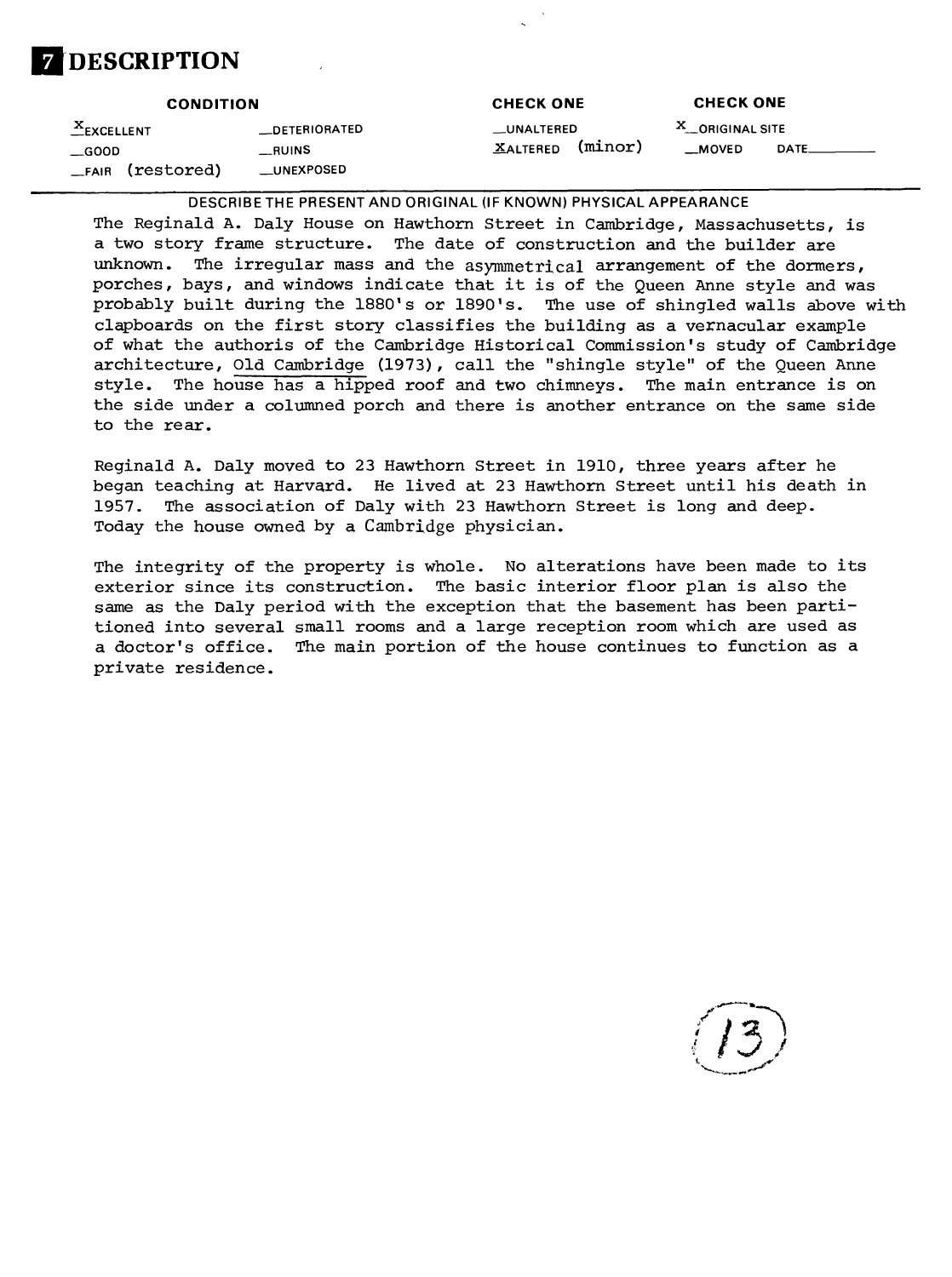

| <b>PERIOD</b>                                                                                                     |                                                                                                                                                 | AREAS OF SIGNIFICANCE -- CHECK AND JUSTIFY BELOW                                                                                                |                                                                                                                          |                                                                                                                                                   |
|-------------------------------------------------------------------------------------------------------------------|-------------------------------------------------------------------------------------------------------------------------------------------------|-------------------------------------------------------------------------------------------------------------------------------------------------|--------------------------------------------------------------------------------------------------------------------------|---------------------------------------------------------------------------------------------------------------------------------------------------|
| <b>_PREHISTORIC</b><br>$-1400-1499$<br>$-1500-1599$<br>$-1600-1699$<br>$-1700-1799$<br>$-1800-1899$<br>$X_{1900}$ | <b>ARCHEOLOGY-PREHISTORIC</b><br>_ARCHEOLOGY-HISTORIC<br><b>_AGRICULTURE</b><br><b>ARCHITECTURE</b><br><b>ART</b><br>COMMERCE<br>COMMUNICATIONS | COMMUNITY PLANNING<br>CONSERVATION<br><b>ECONOMICS</b><br>$\equiv$ EDUCATION<br><b>ENGINEERING</b><br>EXPLORATION/SETTLEMENT<br><b>INDUSTRY</b> | LANDSCAPE ARCHITECTURE<br>$\equiv$ LAW<br><b>LITERATURE</b><br>_MILITARY<br>. MUSIC<br>PHILOSOPHY<br>POLITICS/GOVERNMENT | RELIGION<br><b>X_SCIENCE</b><br>$\_$ SCULPTURE<br>SOCIAL/HUMANITARIAN<br>$\overline{\phantom{0}}$ THEATER<br>__TRANSPORTATION<br>_OTHER (SPECIFY) |
|                                                                                                                   |                                                                                                                                                 | <b>INVENTION</b>                                                                                                                                |                                                                                                                          |                                                                                                                                                   |

#### **SPECIFIC DATES BUILDER/ARCHITECT**

#### **STATEMENT OF SIGNIFICANCE**

Reginald Aldworth Daly was born May 19, 1871, on a farm near Napanee, Ontario, Canada. After attending local schools, Daly entered Victoria College (later the University of Toronto) where he graduated in 1891. While at Victoria College Daly developed an interest in geology and decided to make the study of the earth his life work. Upon graduating from Victoria College Daly moved to the United States for graduate study. In 1893 he earned an M.A. at Harvard and in 1896 the same school awarded him the Ph.D. Daly spent the next two years studying in Germany and France and then returned to Harvard as an instructor in geology. In 1901 he left Harvard and until 1907 served as a geologist with the Canadian Boundary Commission in its survey of western Canadian natural resources. Returning to Cambridge in 1908, Daly taught at the Massachusetts Institute of Technology. In 1912, Harvard appointed him Sturgis-Hooper Professor of Geology. Harvard became Daly's academic home for the rest of his career.

Daly's first trip to Europe in the 1890's, and his work with the Canadian Boundary Commission were only the first of many field trips which eventually took him many times abroad and over much of the North American continent. While on his field trips Daly collected important geological data. When synthesized with his extensive reading in the geological literature of the period, this data became the basis for his many contributions to geology.

Reginald Daly's reputation as an outstanding figure in the history of geology in the United States rests on his attempts to synthesize vast quantities of field data into theoretical generalizations on the nature of the forces that shape the earth. In approximately one hundred and fifty books and papers Daly set forth a variety of new geological conceptions which opened up new areas of geological research. In his Igneous Rocks and and Their Origin (1914) Daly set out to bring together all of the empirical evidence in a complete theory of igneous rocks. Although the work's basic concept of "abyssal assimilation" (the sinking of detached blocks of original rock into the underlying liquid magma) did not stand the test of further research, the book did become a source of ideas and stimulation for several generations of geologists.

Daly was also a pioneer in applying physics and chemistry to the concerns of geology. Always convinced that the geologist must possess a thorough knowledge of geophysics/ Daly in works such as The Changing World of the Ice Age (1934) and The Architecture of the Earth (1943) created new

(Continued)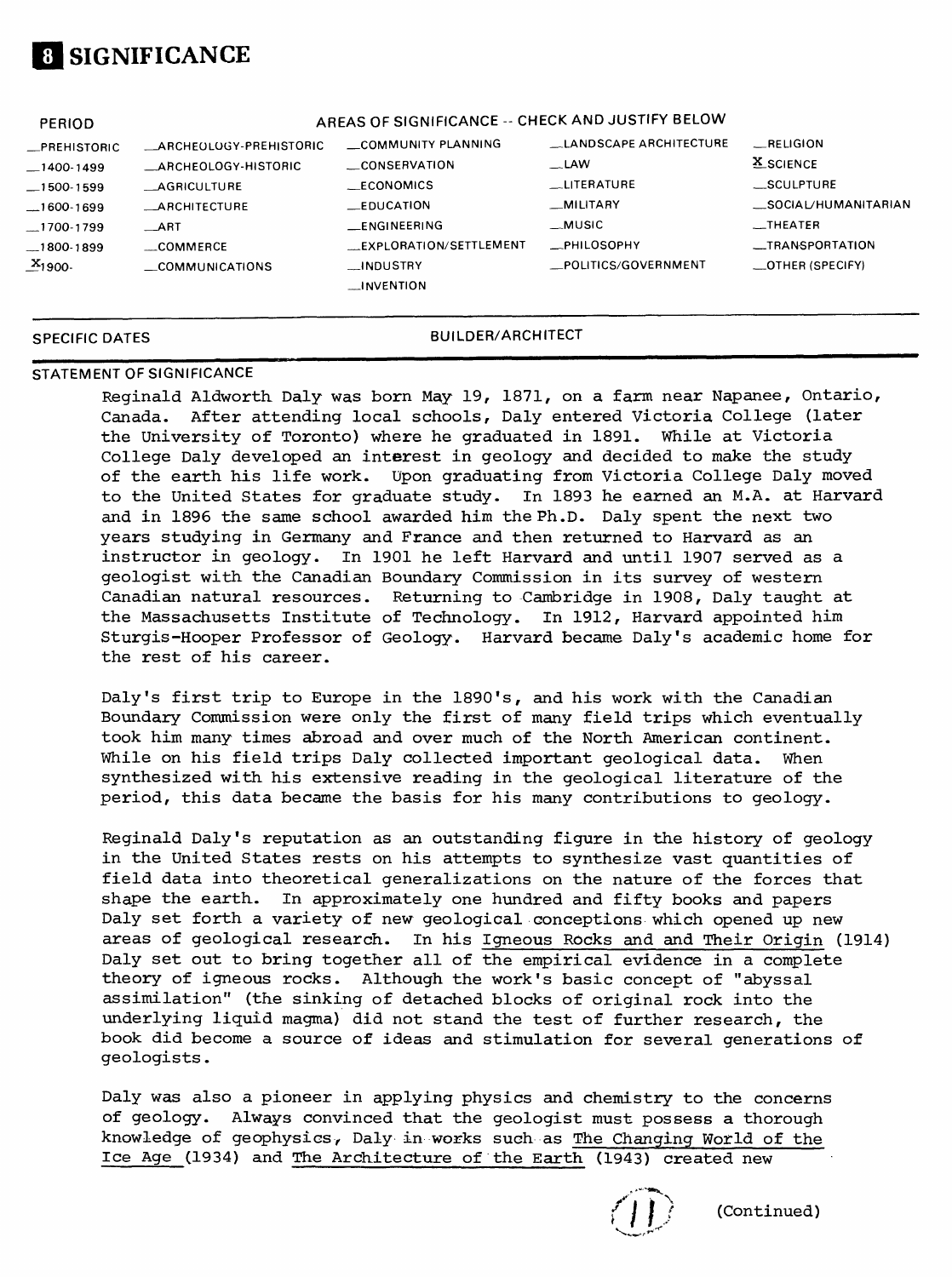## **(MAJOR BIBLIOGRAP .iCAL REFERENCES**

Issac Asimou, Intelligent Man's Guide to Science, (New York, 1960). Francis Birch, "Reginald Aldworth Daly," National Academy of Sciences Biographical Memoirs, 34, (New York, 1960).

#### **BJGEOGRAPHICAL DATA**

ACREAGE OF NOMINATED PROPERTY less than one acre UTM REFERENCES



VERBAL BOUNDARY DESCRIPTION

#### LIST ALL STATES AND COUNTIES FOR PROPERTIES OVERLAPPING STATE OR COUNTY BOUNDARIES

| <b>STATE</b> | CODE | <b>COUNTY</b> | CODE |
|--------------|------|---------------|------|
| <b>STATE</b> | CODE | <b>COUNTY</b> | CODE |

## **FORM PREPARED BY**

NAME/TITLE

| James Sheire, Historian                      |                  |
|----------------------------------------------|------------------|
| <b>ORGANIZATION</b>                          | DATE             |
| Historic Sites Survey, National Park Service | June 1975        |
| <b>STREET &amp; NUMBER</b>                   | <b>TELEPHONE</b> |
| 1100 L Street NW.                            | 202-523-5464     |
| CITY OR TOWN                                 | <b>STATE</b>     |
| Washington                                   | D.C. 20240       |

#### **BESTATE HISTORIC PRESERVATION OFFICER CERTIFICATION**

THE EVALUATED SIGNIFICANCE OF THIS PROPERTY WITHIN THE STATE IS:

| NATIONAL $\frac{X}{X}$ | <b>STATE</b> |
|------------------------|--------------|
|------------------------|--------------|

As the designated State Historic Preservation Officer for the National Historic Preservation Act of 1966 (Public Law 89-665), I hereby nominate this property for inclusion in the National Register and certify that it has been evaluated according to the criteria and procedures set forth by the National Park Service.

TITLE DATE OF THE SECOND PROPERTY OF THE SECOND SECOND SECOND DESCRIPTION OF THE SECOND SECOND DESCRIPTION OF **FOR NPS USE ONLY** I HEREBY CERTIFY THAT THIS PROPERTY IS INCLUDED IN THE NATIONAL REGISTER DATE DIRECTOR, OFFICE OF ARCHEOLOGY AND HISTORIC PRESERVATION **ATTEST:** DATE**KEEPER OF THE NATIONAL REGISTER** 

 $LOCAL$